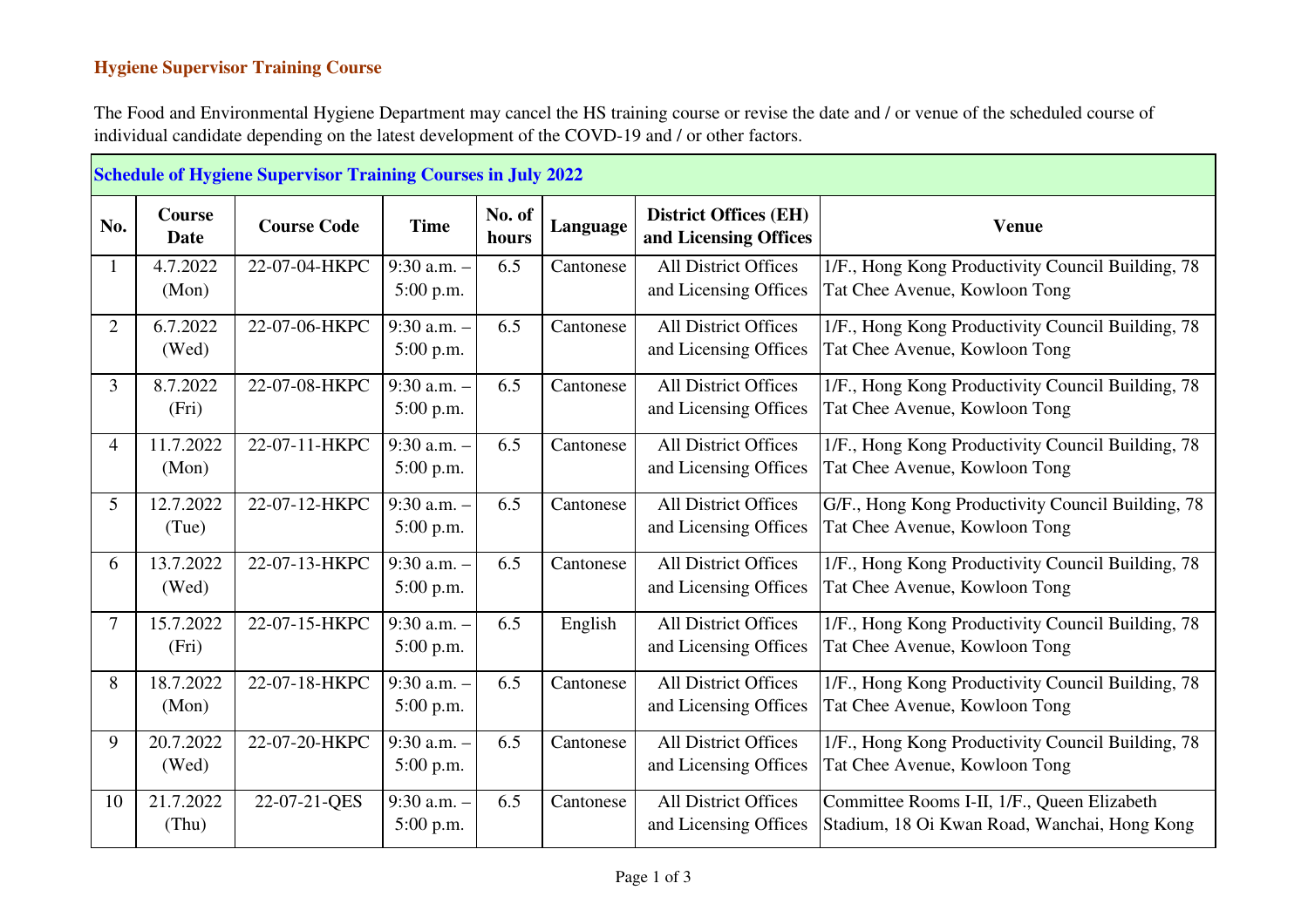| <b>Schedule of Hygiene Supervisor Training Courses in July 2022</b> |                    |                    |                                |                 |           |                                                       |                                                                                    |
|---------------------------------------------------------------------|--------------------|--------------------|--------------------------------|-----------------|-----------|-------------------------------------------------------|------------------------------------------------------------------------------------|
| No.                                                                 | Course<br>Date     | <b>Course Code</b> | <b>Time</b>                    | No. of<br>hours | Language  | <b>District Offices (EH)</b><br>and Licensing Offices | Venue                                                                              |
| -11                                                                 | 22.7.2022<br>(Fri) | 22-07-22-HKPC      | $9:30$ a.m. $-$<br>5:00 p.m.   | 6.5             | Cantonese | <b>All District Offices</b><br>and Licensing Offices  | 1/F., Hong Kong Productivity Council Building, 78<br>Tat Chee Avenue, Kowloon Tong |
| 12                                                                  | 26.7.2022<br>(Tue) | 22-07-26-HKPC      | $9:30$ a.m. $-$<br>$5:00$ p.m. | 6.5             | Cantonese | <b>All District Offices</b><br>and Licensing Offices  | 1/F., Hong Kong Productivity Council Building, 78<br>Tat Chee Avenue, Kowloon Tong |
| 13                                                                  | 27.7.2022<br>(Wed) | 22-07-27-HKPC      | $9:30$ a.m. $-$<br>$5:00$ p.m. | 6.5             | Cantonese | <b>All District Offices</b><br>and Licensing Offices  | 1/F., Hong Kong Productivity Council Building, 78<br>Tat Chee Avenue, Kowloon Tong |
| 14                                                                  | 28.7.2022<br>(Thu) | 22-07-28-HKPC      | $9:30$ a.m. $-$<br>$5:00$ p.m. | 6.5             | Cantonese | <b>All District Offices</b><br>and Licensing Offices  | 1/F., Hong Kong Productivity Council Building, 78<br>Tat Chee Avenue, Kowloon Tong |
| 15                                                                  | 29.7.2022<br>(Fri) | 22-07-29-HKPC      | $9:30$ a.m. $-$<br>$5:00$ p.m. | 6.5             | Cantonese | <b>All District Offices</b><br>and Licensing Offices  | 1/F., Hong Kong Productivity Council Building, 78<br>Tat Chee Avenue, Kowloon Tong |